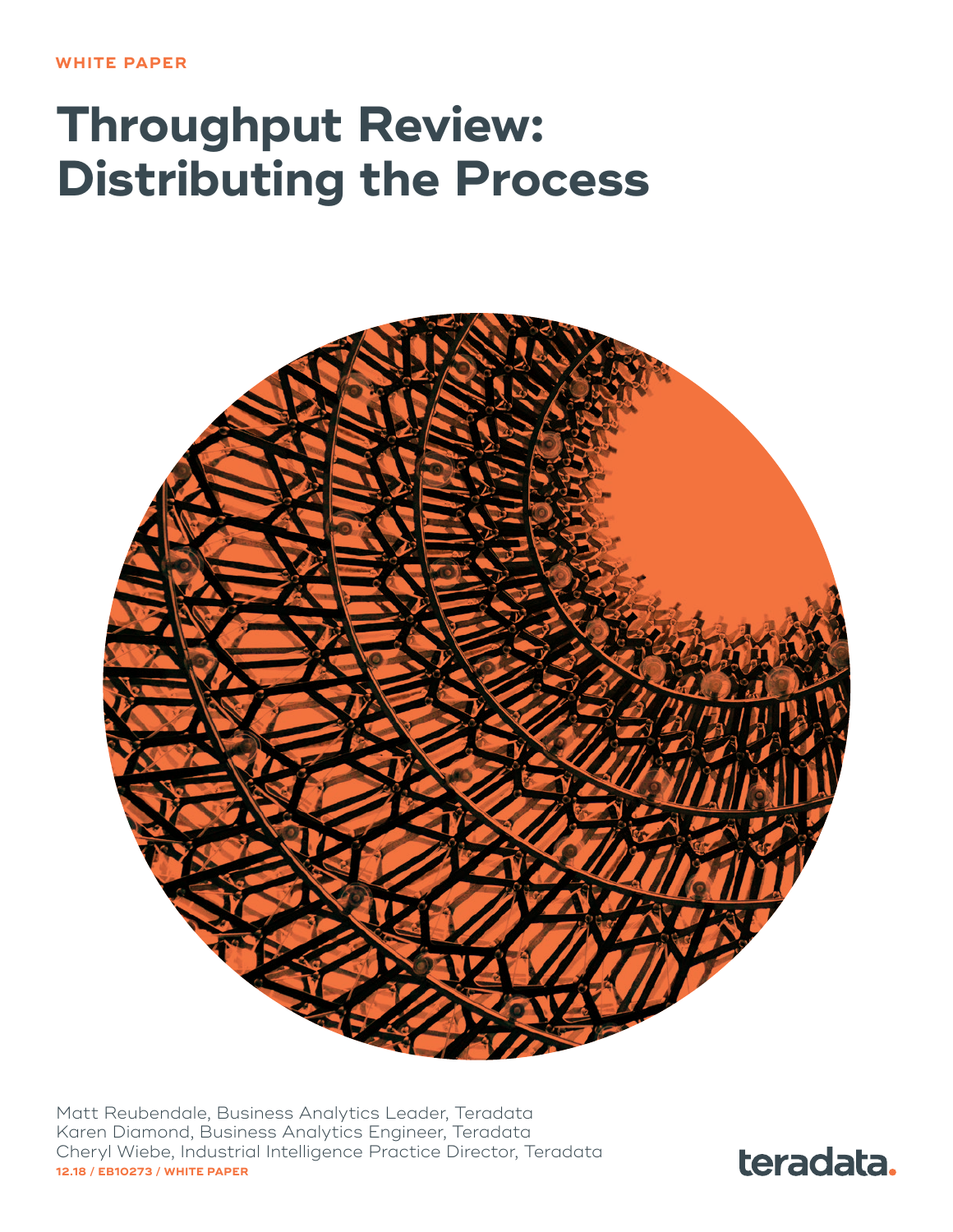

How the Teradata Analytic Framework uses a unique Teradata capability:

# **Key Points**

# Teradata® Vantage, the platform for Pervasive Data Intelligence

Teradata Vantage delivers the speed, scale, and flexibility to deliver genuine answers. Algorithms, AI, ML, and every other analytic process is just math—and Teradata is extremely good at math. If you know how to take advantage of its unique capabilities, like reframing the problem so that it can be broken down and done in parallel, and controlling that parallelism, Vantage can help you solve problems that seem too large to tackle.

# Exporting is Expensive

Exporting data from Teradata is the least efficient way to use the resource. It's possible to do what you're doing in the database and it will likely consume significantly fewer resources and take less time than exporting.

# On Teradata, SQL is the Most Efficient Language

It is possible to use Python, R, Spark, and other languages on Teradata; however, it is often inefficient, especially on the largest systems. Understanding when a process would benefit from being converted to SQL and run in-database can yield significant analytic throughput improvement.

# Teradata is Uniquely Capable of Distributing a Process

Parallelism is not unique. In fact, Teradata competitors will highlight that you don't have to manage their parallelism. But the capability to manage that parallelism enables Teradata users to distribute processes, not just data.

# Teradata Consulting Can Help

Teradata delivers a proven platform, backed by a rich 40-year history of evolving analytic capabilities. Teradata Vantage combines descriptive, predictive, and prescriptive analytics that fuel AI and Machine Learning to activate data intelligence across the enterprise. Supported by Teradata Consulting—more than 5,000 global experts in Pervasive Data Intelligence—we leverage transformative technologies and our unique expertise to help you build massively efficient analytics, and learn how to take advantage of these powerfully unique capabilities to answer questions previously deemed unanswerable.

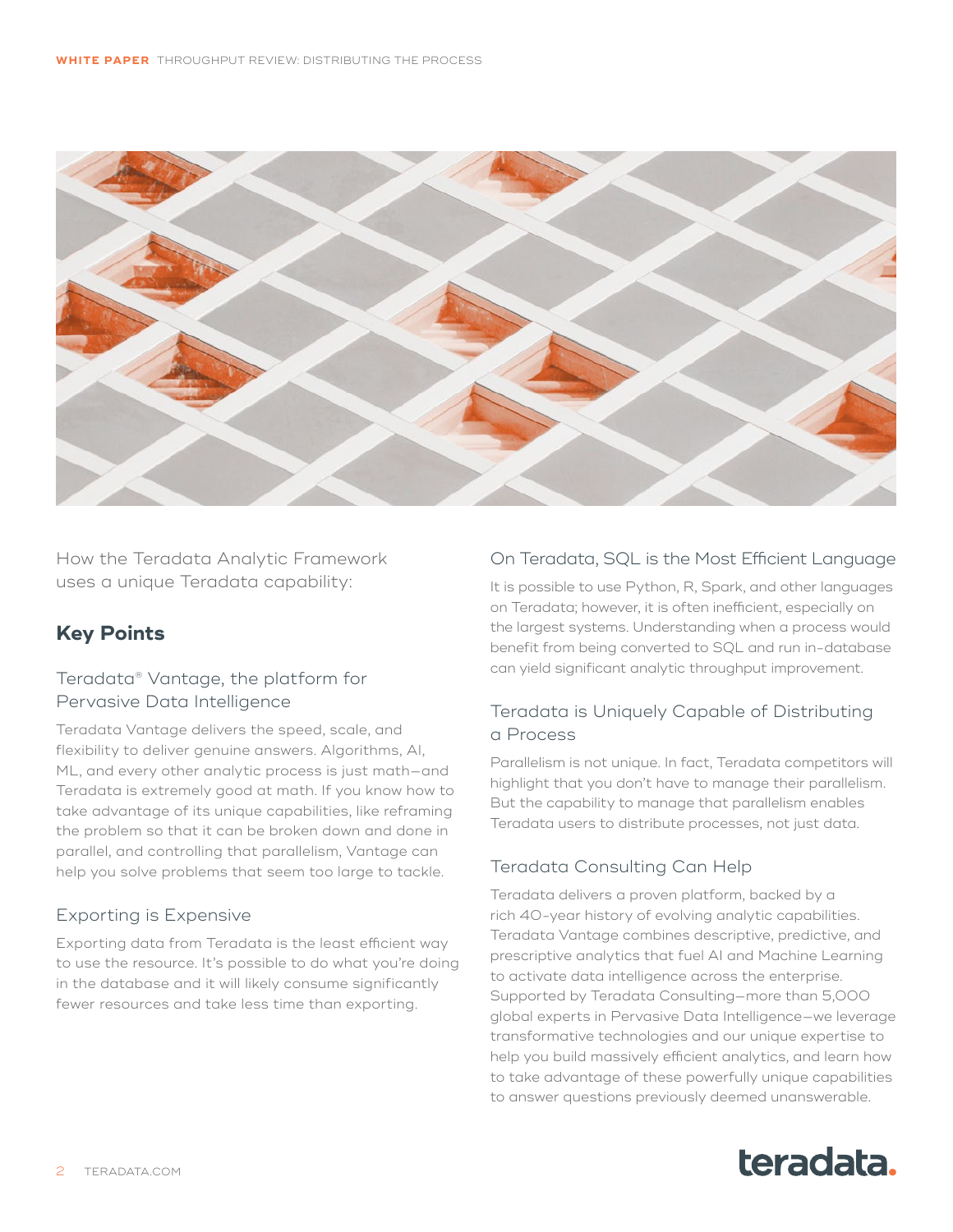# **Summary of Concept**

#### Shared-Nothing Massively Parallel Architecture

Early on, Teradata made the decision to use a sharednothing, massively parallel processing architecture. This design decision is what enables Teradata scalability, as each AMP (virtual compute unit) owns an equal slice of the disk. Only that one AMP reads that one slice.

By distributing the data across the AMPs, this architecture enables any query of that data to be extremely fast and efficient. An "embarrassingly parallel" query like a sum or a count is ideal for this architecture. For example, if we had 1,000 random playing cards and we wanted to know how many kings there were, the fastest and most efficient way to answer that question would be to split up all the cards across all the units of parallelism and ask, "How many kings do you have?" Each unit of parallelism would report back and then they would be added together.

Obviously, sums, counts and other embarrassingly parallel queries do not answer all of the business questions we need to answer. In fact, the great majority of our business questions today require combinations of various algorithms, distributions, and other math that is changing every day. Many of these analytic capabilities are developed as open source projects or are available through applications (e.g., R or Weibull ++) or libraries (e.g., Cran, PyTorch or Turi).

The perception is that the only path to be able to leverage these emerging capabilities is to export the data from Teradata to other analytic platforms, but that's not the case. In fact, it is possible to leverage these capabilities so that the data never has to move, which significantly reduces the time it takes to complete an analytic (i.e., increase your overall analytic throughput) and reduces the resource consumption on Teradata.

# Exporting is the Most Expensive Step

In regards to time, resources, and complexity, the most expensive and least value adding step in an analytic process is exporting from the enterprise data warehouse. Teradata wasn't designed to simply be a storage layer; rather, a powerful analytics platform designed to perform the most complex analytics at scale. If it's not being utilized in that way you're likely introducing complexity and cost unnecessarily into your analytic process. This has the direct impact of reducing productivity—for you and your organization.

# SQL is Dead—Long Live SQL

Did you know that you can run Python, R, and other emerging languages on Teradata? Wouldn't it be great to simply copy and paste that new algorithm—the one that perfectly explains your training data set and just have it run at scale against all of the data in milliseconds? We think that would be great too; however, it's pretty inefficient—and especially risky in the largest Teradata systems.



Figure 1. Teradata shared-nothing architecture.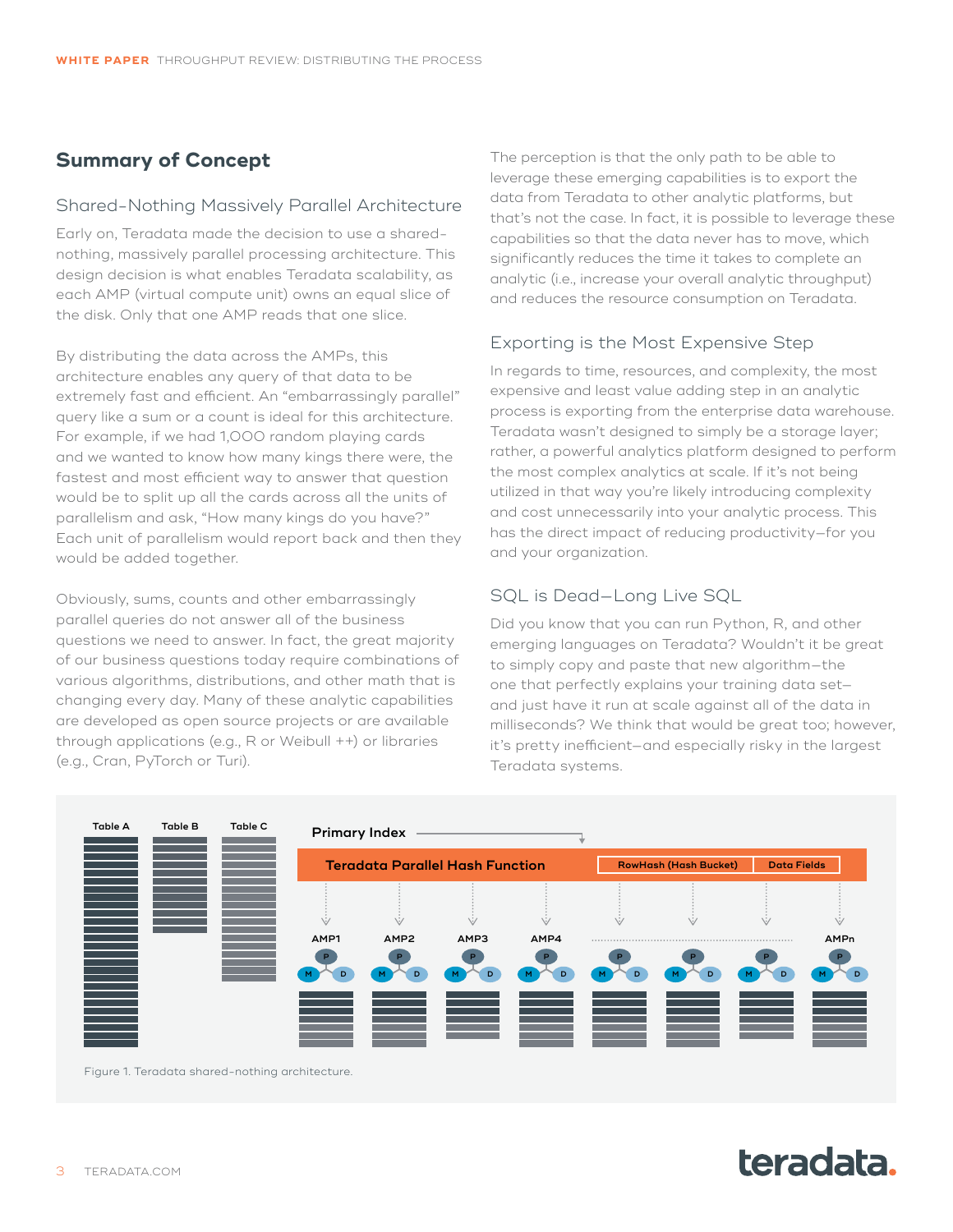The Teradata Optimizer was developed to run SQL since 1979. You likely don't know the Optimizer—you've never seen it or asked for its help—but if you've used Teradata you've benefited from it. It reviews every single query against Teradata and turns the query into a series of steps for execution. Those steps might include moving data between AMPs, avoiding a whole table scan, changing the Primary Index of a table, or even rewriting your query (don't worry about that Oracle background, the Optimizer has got you covered). Python, R, and the other emerging languages run below the database layer, bypassing the optimizer and the efficiencies it offers. Teradata continues to invest in making this easier and more efficient with each new version of Teradata Vantage.

#### Procedural Processing vs. Set Processing

#### **Procedural Processing—The Current Way**

If you can't simply copy a Turi algorithm into Teradata—and even if you did, it likely wouldn't be an "embarrassingly parallel" process—why (other than the export) would you "do more math in Teradata?" Great question, because distributing the data isn't the only thing you can do with the Teradata architecture, which enables us to parallelize processes that don't lend themselves to data parallelization.

For example, let's imagine you're trying to model the effect of a promotional price across five different products, in 50 different US States, and with all 210 Nielson Designated Market Areas (DMAs). These hierarchy levels represent 1,300 different models that need to be created. Each of these models requires a

baseline, or what the sales would have been if there wasn't a promotion. Let's assume to create the baseline you want using a simple exponential smoothing algorithm:

### *s***0 = x0**

 $s_t = \alpha x_t + (1 - \alpha)s_{t-1}, t > 0$ 

#### **where** *α* **is the** *smoothing factor***, and 0 <** *α* **< 1.**

The two parameters you control are the number of smoothing passes and the a (alpha) which can be any number between zero and 1.

How you might do this today is to export the data from Teradata to SAS, R, or another analytic platform and incrementally change the number of smoothing passes and your a until the baseline looks right or has a high correlation with your training data. Now you just have to do this 1,299 more times and you have a thorough understanding of how the promotional price affected sales.

#### **Distributing the Process**

Teradata users, uniquely, can control how the Optimizer parallelizes a query which means that Teradata, uniquely, can distribute a process—not just the data. How this capability impacts the example above is that, instead of procedurally trying different a and number of smoothing passes, the Teradata user can calculate all of the a and all of the smoothing passes, for all levels of the hierarchy. The resulting answer set is obviously enormous, a factorial of 1,300 \* variations of a \* variations of passes, but it can be can be mathematically determined which parameters yielded



Figure 2. Do as much math on Teradata as possible, before handing off to other processes.

# teradata.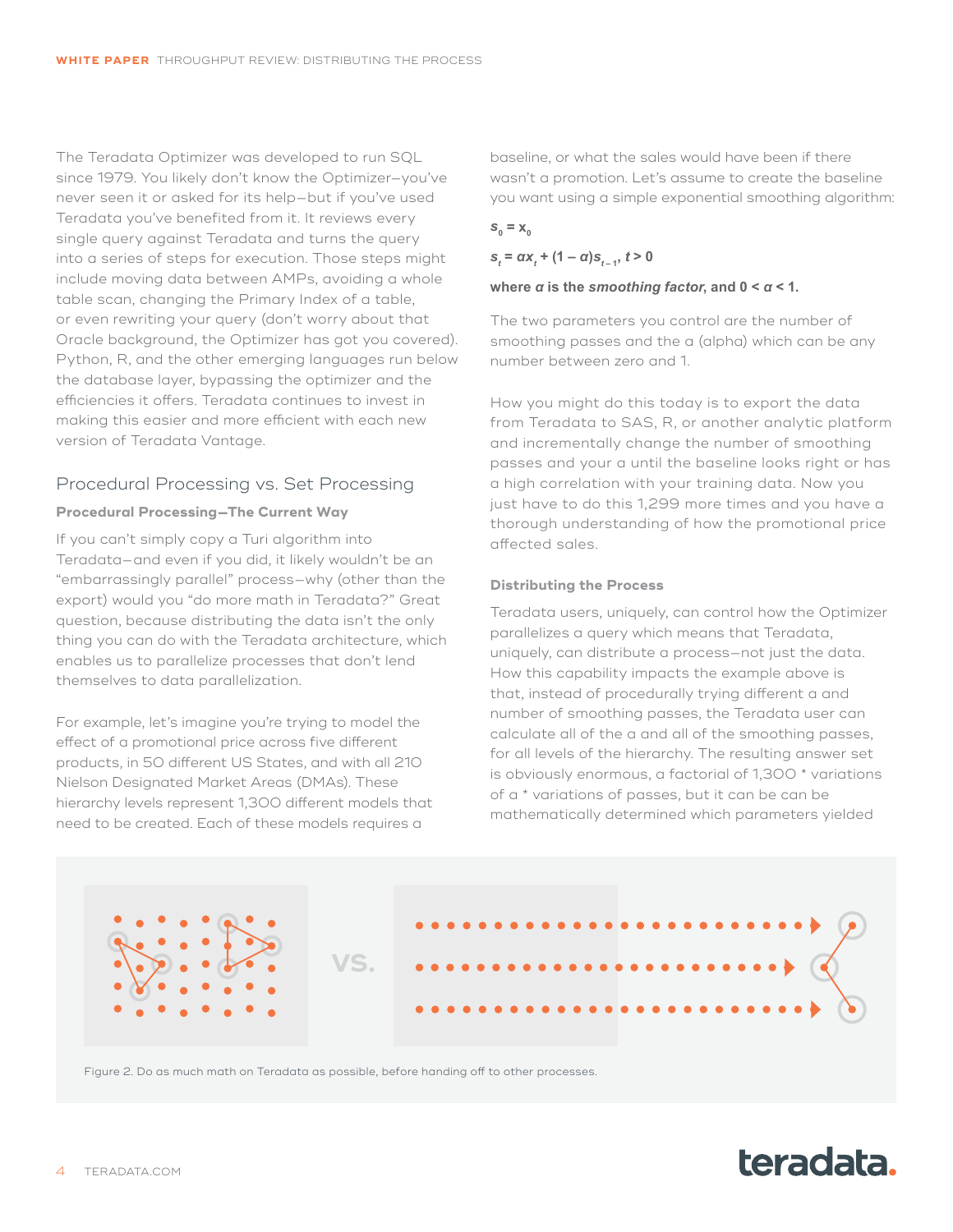the most accurate baseline models for each level of the hierarchy. In practice we've seen users of this capability go from thousands of hours to answer a business questions to 13 seconds.

What's even more impactful about leveraging this capability is that it actually uses Teradata less than an export to another platform. In practice, Teradata users have been able to generate 62,000 more calculations than their previous procedural process while consuming only 2% of the CPU of the export required for that previous process.

It's faster, it's cheaper, and it delivers better answers.

#### How to Get Started

At this point, hopefully you're rethinking how you ask questions—from, "How did my promotional price drive demand in Denver?" to, "What drove demand?"—and how you can get started.

This capability's value scales directly with the size of your Teradata system. The more units of parallelism you have, the more answers you can generate in a single distributed process. However, it can also increase the impact of inefficiency. Executed poorly, this capability can have a significantly negative impact on resource consumption in Teradata leading to a nasty call from your friendly DBA.

To capture the productivity gains while simultaneously maintaining—or even reducing—your consumption of Teradata resources, we recommend engaging Teradata Consulting. They're available and ready to help implement the Teradata Analytic Framework, which will enable you to take advantage of its unique capability effectively and efficiently. They can also help translate or recreate your preferred algorithms, distributions, and other emerging analytic capabilities into Teradata SQL that will run accurately, efficiently, at scale, and within the Teradata Analytic Framework.

# Definition of Analytic Throughput

Analytic throughput is a quantifiable measure of the count of business outcome-related answers an analytic process can deliver in a specific amount of time. By defining the measure in this way, analytics organizations are able to quantify the value of improving the throughput of a singular process, or of their entire organization. Our assumption is that for every quartering of the time interval required to provide an answer, the productivity of labor and of working capital can often double. These productivity gains can result in as much as a 20 percent reduction in costs overall (Stalk Jr & Hout, 1990).



Figure 3. Using the Optimizer to distribute a process—and the data.

# teradata.